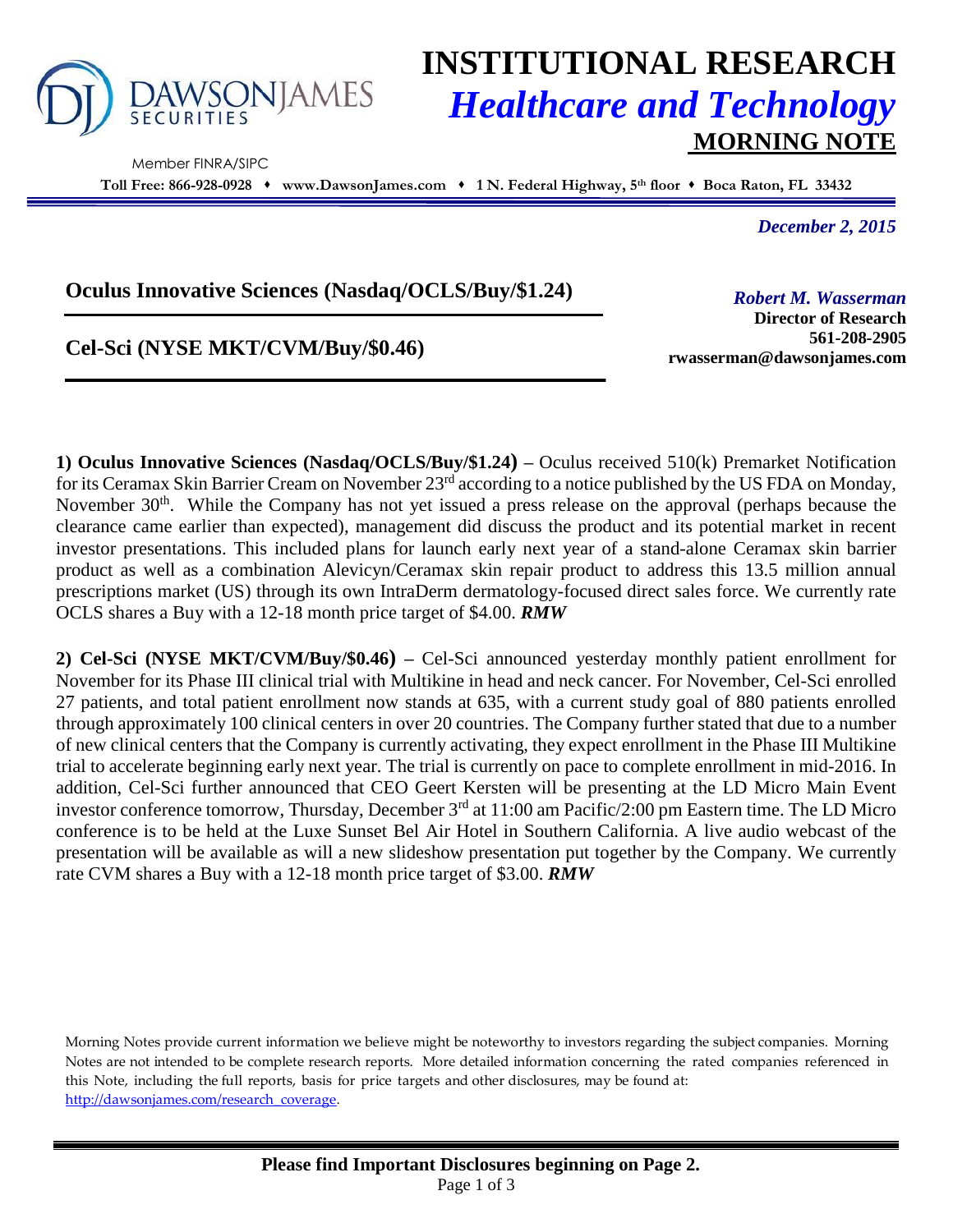

#### **Important Disclosures:**

Dawson James Securities, Inc. (the "Firm") is a member of the Financial Industry Regulatory Authority ("FINRA") and the Securities Investor Protection Corporation ("SIPC").

The Firm does not make a market in the securities of the profiled company. The Firm has received investment banking compensation from the company (s) profiled in this report (CVM and OCLS) and may seek compensation for investment banking services in the future from the profiled company (s). The Firm has not received other compensation from the profiled company(s) in the last 12 months.

Neither the research analyst(s) whose name appears on this report nor any member of his (their) household is an officer, director or advisory board member of these companies. The Firm and/or its directors and employees may own securities of the company(s) in this report and may increase or decrease holdings in the future. As of November 30, 2015, the Firm as a whole did not beneficially own 1% or more of any class of common equity securities of any of the subject company (s) of this report (CVM and OCLS). The Firm, its officers, directors, analysts or employees may effect transactions in and have long or short positions in the securities (or options or warrants related to those securities) of the companies subject to this report. The Firm may effect transactions as principal or agent in those securities.

Analysts receive no direct compensation in connection with the Firm's investment banking business. All Firm employees, including the analyst(s) responsible for preparing this report, may be eligible to receive non-product or service specific monetary bonus compensation that is based upon various factors, including total revenues of the Firm and its affiliates as well as a portion of the proceeds from a broad pool of investment vehicles consisting of components of the compensation generated by investment banking activities, including but not limited to shares of stock and/or warrants, which may or may not include the securities referenced in this report.

Although the statements in this report have been obtained from and are based upon recognized statistical services, issuer reports or communications, or other sources that the Firm believes to be reliable, we cannot guarantee their accuracy. All opinions and estimates included in this report constitute the analyst's judgment as of the date of this report and are subject to change without notice.

The securities of the company discussed in this report may be unsuitable for investors depending on their specific investment objectives and financial position. This report is offered for informational purposes only, and does not constitute an offer or solicitation to buy or sell any securities discussed herein in any jurisdiction where such would be prohibited. Additional information is available upon request.

#### **Ratings Definitions:**

- 1) **Buy**: the analyst believes the price of the stock will appreciate and produce a total return of at least 20% over the next 12-18 months;
- 2) **Neutra**l: the analyst believes the price of the stock is fairly valued for the next 12-18 months;
- 3) **Sel**l: the analyst believes the price of the stock will decline by at least 20% over the next 12-18 months and should be sold.

The following chart reflects the range of current research report ratings for all companies followed by the analysts of the Firm. The chart also reflects the research report ratings relating to those companies for which the Firm has performed investment banking services.